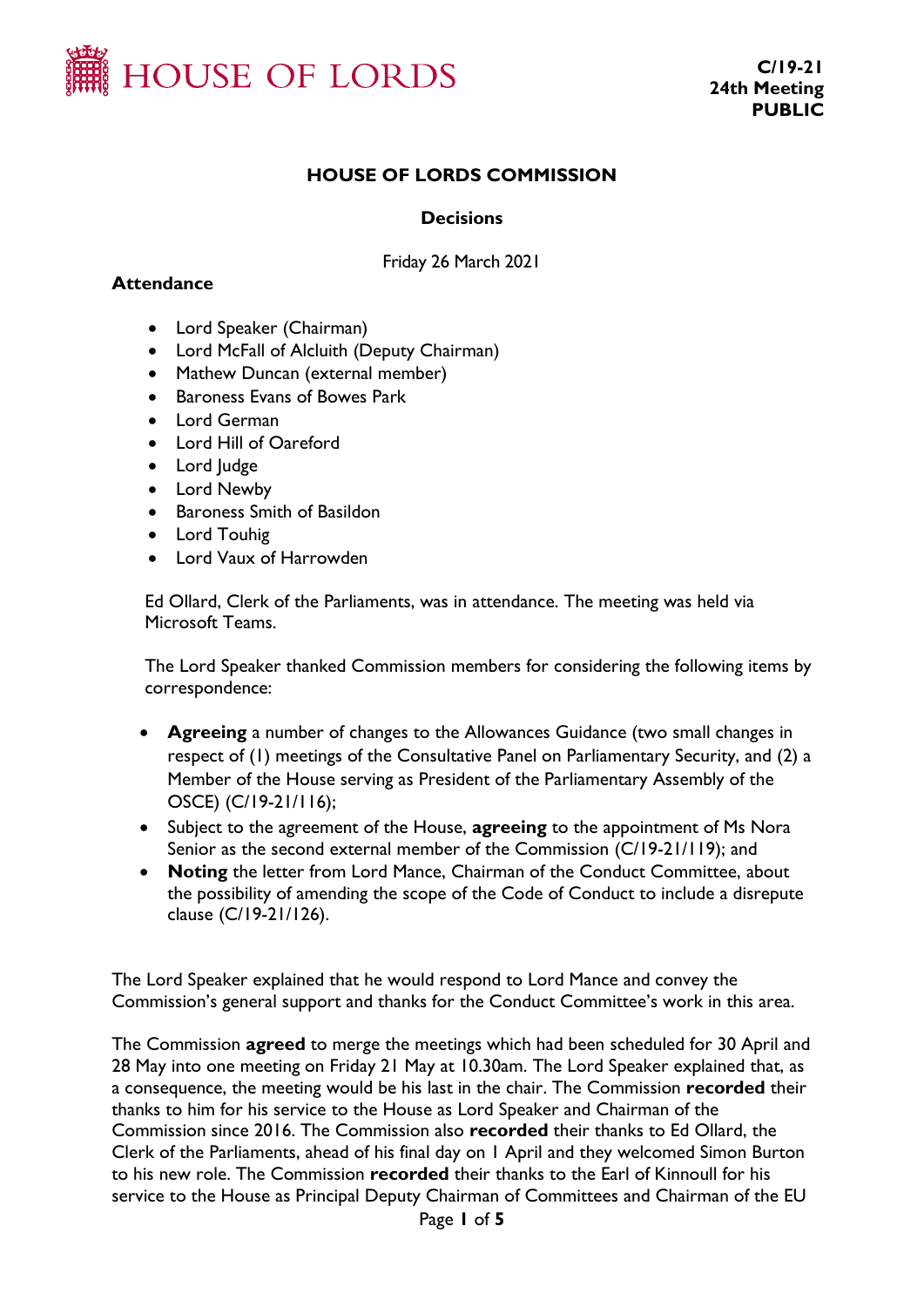Committee and its six sub-committees and the Lord Speaker suggested that the question of appointing a third Office-holder be kept under review by the Commission. Finally, the Commission **recorded** their formal thanks to the staff of the House for the diligent work which had enabled the House to function throughout the pandemic.

#### **1. Minutes of Previous Meeting**

The Commission **agreed** the record of discussion of the previous meeting on 26 February 2021.

## **2. COVID-19 Measures on the House of Lords Estate: Roadmap**

Paper by Ed Ollard, Clerk of the Parliaments Oral Update from Professor John Simpson, Head of Public Health Advice, Guidance and Expertise Pillar COVID-19 Response, and Dr Mark Salter, Consultant in Global Health and Senior Medical Advisor, Public Health England C/19-21/120 HIGHLY RESTRICTED

After discussion, the Commission **agreed** that, after the Easter recess:

- The guidance about staying away from the Estate should be changed to mirror the change in the Government's roadmap meaning that Members and Members' staff should continue to work from home where they can and minimise travel to Westminster. If Members or their staff are to be present on the Estate, they should be encouraged to spend the minimum time necessary for their work on the Estate and non-passholders should not be permitted to access the Estate;
- On the Estate and in the Chamber social distancing should remain and that facecoverings should be worn when in the communal parts of the Estate and when entering, leaving, and moving about the Chamber and Grand Committee Room;
- Some catering services should be available on the Estate for those who are working onsite but that these services should operate with restrictions. The Peers' Dining Room and Peers' Guest Room should re-open but be configured to ensure social distancing and compliance with rules limiting indoor socialising; the terrace seating should be re-arranged so that two people are able sit at each table. In line with the arrangements in the House of Commons, no alcohol should be sold in outlets on the Estate; and that
- The House Authorities should put in place support for Members returning to the Estate, in particular for any digital needs. PDS drop-in support should be made available in the Royal Gallery and guidance should be sent to Members about managing common difficulties.

The Commission **agreed** a number of changes to the draft communication to Members, including the addition of a section thanking staff for their efforts, and **agreed** that it should be circulated, with the table in Annex A, before Easter.

**3. Independent Complaints and Grievance Scheme: 18-Month Review Report**  Report by Alison Stanley, Independent Reviewer Cover Paper by Jo Willows, Director, Independent Complaints and Grievance Scheme, and Chloe Mawson Clerk of the Journals C/19-21/121 HIGHLY RESTRICTED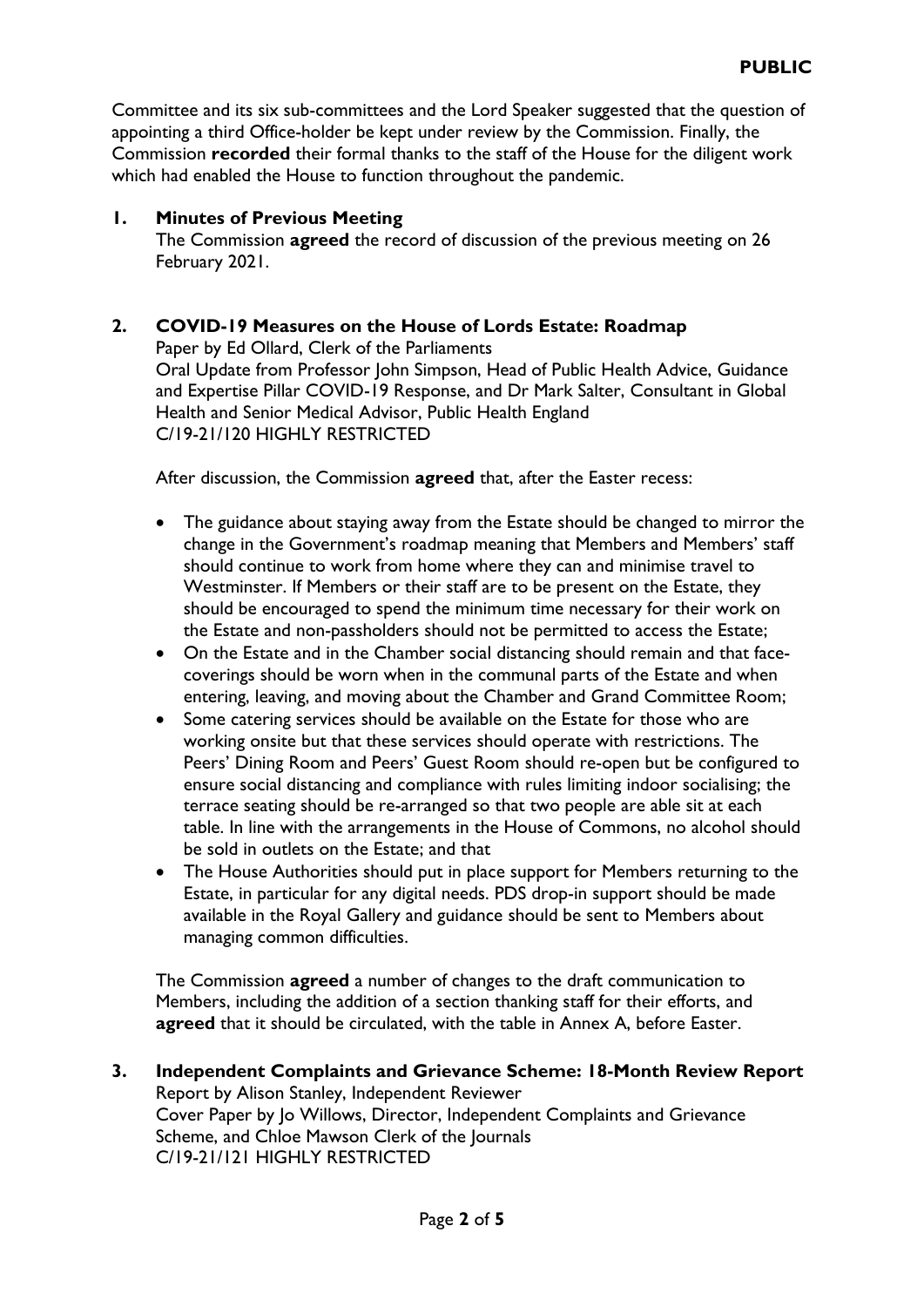The Lord Speaker suggested that consideration of the paper be deferred to a future meeting and the Commission **agreed.**

**4. Corporate Business Plan for 2021/22** Jake Vaughan, Reading Clerk and Director of Corporate Services C/19-21/122 HIGHLY RESTRICTED

The Commission **agreed** the Corporate Business Plan for 2021/22 with an amendment.

#### **5. Restoration and Renewal**

Letter from the Lord Speaker to Sarah Johnson, Chief Executive of the R&R Sponsor Body (R&R Funding), 2 March 2021 C/19-21/123 HIGHLY RESTRICTED

Letter from the Lord Speaker to Sarah Johnson, Chief Executive of the R&R Sponsor Body and David Goldstone, Chief Executive of the R&R Delivery Authority (R&R Financial Plans), 2 March 2021 C/19-21/125 HIGHLY RESTRICTED

Letter from Sarah Johnson, Chief Executive of the R&R Sponsor Body to the Lord Speaker (R&R Financial Plans), 15 March 2021 C/19-21/124 HIGHLY RESTRICTED

After discussion, the Commission **noted** the letters.

#### **6. Any Other Business and Next meeting**

Baroness Smith of Basildon suggested that the Lord Speaker issue a short statement in support of Baroness Kennedy of The Shaws and Lord Alton of Liverpool, both of whom had been publicly sanctioned by the Chinese government for their work relating to human rights. The Lord Speaker **agreed** to do so.

The Lord Speaker informed Commission members that, as agreed, the next meeting would take place via Microsoft Teams on Friday 21 May.

Friday 26 March 2021

#### **Patrick Milner** Secretary to the Commission 020 7219 6644 milnerp@parliament.uk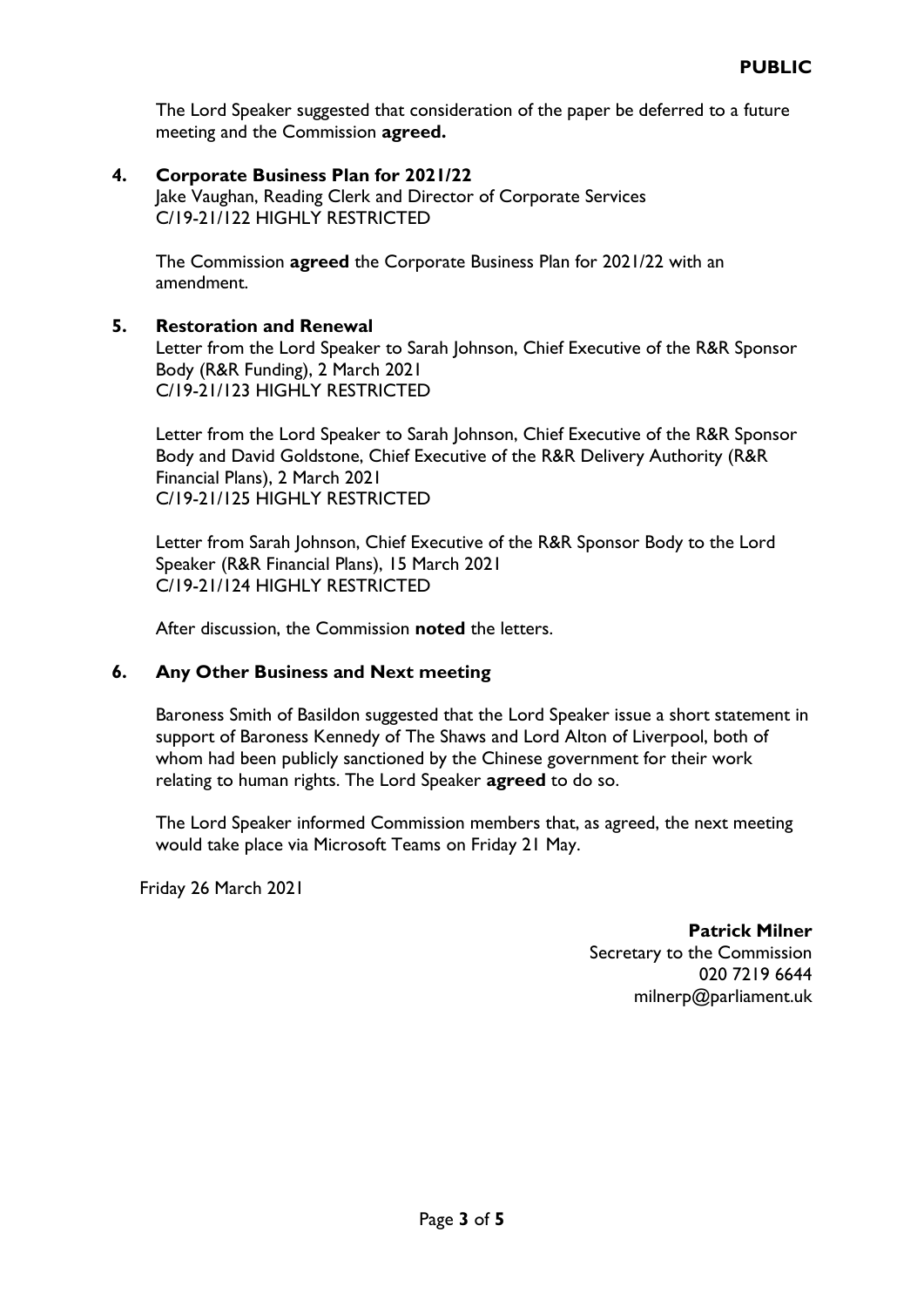# **ANNEX A**

|              |            | Government roadmap                                   | <b>House of Lords</b>                                    |
|--------------|------------|------------------------------------------------------|----------------------------------------------------------|
| <b>MARCH</b> |            | <b>Current position 'Lockdown' in</b>                | Members strongly encouraged to work from home,           |
|              |            | England in place since January 2021                  | limited facilities available on the Estate               |
|              | 8 Mar      | Step I(a)                                            | Step $I(a)$                                              |
|              |            | Schools reopen                                       | No changes (agreed by Commission on 26 Feb)              |
|              |            | 1-2-1 outdoor socialising permitted<br>$\bullet$     |                                                          |
|              |            | Stay at home message remains                         |                                                          |
|              | 26 Mar     |                                                      | <b>Review: Commission meeting to discuss and</b>         |
|              |            |                                                      | consider operation of the Estate at step 2 and beyond    |
|              | 29 Mar     | Step I(b)                                            | Step $I(b)$                                              |
|              |            | Rule of six or two household<br>$\bullet$            |                                                          |
|              |            | outdoors                                             | Revised guidance to members (continue to work            |
|              |            |                                                      | from home 'where possible')                              |
|              |            | Outdoor sport and leisure resume<br>$\bullet$        | Revised guidance to members' staff<br>$\bullet$          |
|              |            | Legal stay at home lifted, but travel<br>$\bullet$   |                                                          |
|              |            | should be minimised. Working from                    |                                                          |
|              |            | home should continue if possible.                    |                                                          |
|              |            | No international travel                              |                                                          |
|              | 12 Apr     |                                                      | House returns from the Easter recess                     |
|              | 12 Apr     | Step <sub>2</sub>                                    | Step 2                                                   |
|              |            | Indoor leisure, including gyms                       | Gym, hairdresser and shop re-open if safe to do          |
|              |            | Rule of six or two households                        | <b>SO</b>                                                |
|              |            | outdoors.                                            | Peers' Guest Room and Peers' Dining Room to<br>$\bullet$ |
|              |            | Outdoor hospitality reopens (not<br>$\bullet$        | re-open but reconfigured to ensure social                |
|              |            | indoors)                                             | distancing and compliance with rules limiting            |
|              |            | All retail re-opens<br>٠                             | indoor socialising                                       |
| APRIL        |            | Minimise travel, no international<br>$\bullet$       | Outdoor catering spaces to be reconfigured in            |
|              |            | holidays                                             | line with any guidance.                                  |
|              |            | Mitigations such as workforce testing<br>$\bullet$   | Onsite library enquiry service to re-open                |
|              |            | and continued social distancing                      | Additional support in place for members returning        |
|              |            | guidance                                             | to the Estate, including the PDS drop-in (relocated      |
|              |            |                                                      | to Royal Gallery)                                        |
|              |            |                                                      | Testing capacity on the Estate may be increased          |
|              |            |                                                      | Social distancing on the Estate remains in place         |
|              | 12 Apr     | Review of international travel expected              |                                                          |
|              | 17 May     | Step <sub>3</sub>                                    | Step 3                                                   |
|              |            | Indoor entertainment and attractions                 | Re-configure socially distanced indoor catering          |
|              |            | and hospitality re-open                              | outlets in line with regulations and guidance            |
|              |            | 30 person limit outdoors                             | Subject to national regulations, allow service of        |
|              |            |                                                      | alcohol indoors                                          |
|              |            | Rule of six or two households                        |                                                          |
| Ϋ́Ν          |            | indoors                                              | International travel rules re-considered                 |
|              |            | International travel, subject to review<br>$\bullet$ | Access resumes for business-related non-                 |
|              |            |                                                      | passholders                                              |
|              | 21 May     |                                                      | <b>Review: Commission meeting to consider</b>            |
|              |            |                                                      | operation of the Estate and international travel.        |
|              |            |                                                      |                                                          |
|              |            |                                                      |                                                          |
|              | <b>TBC</b> | Review of social distancing published                |                                                          |